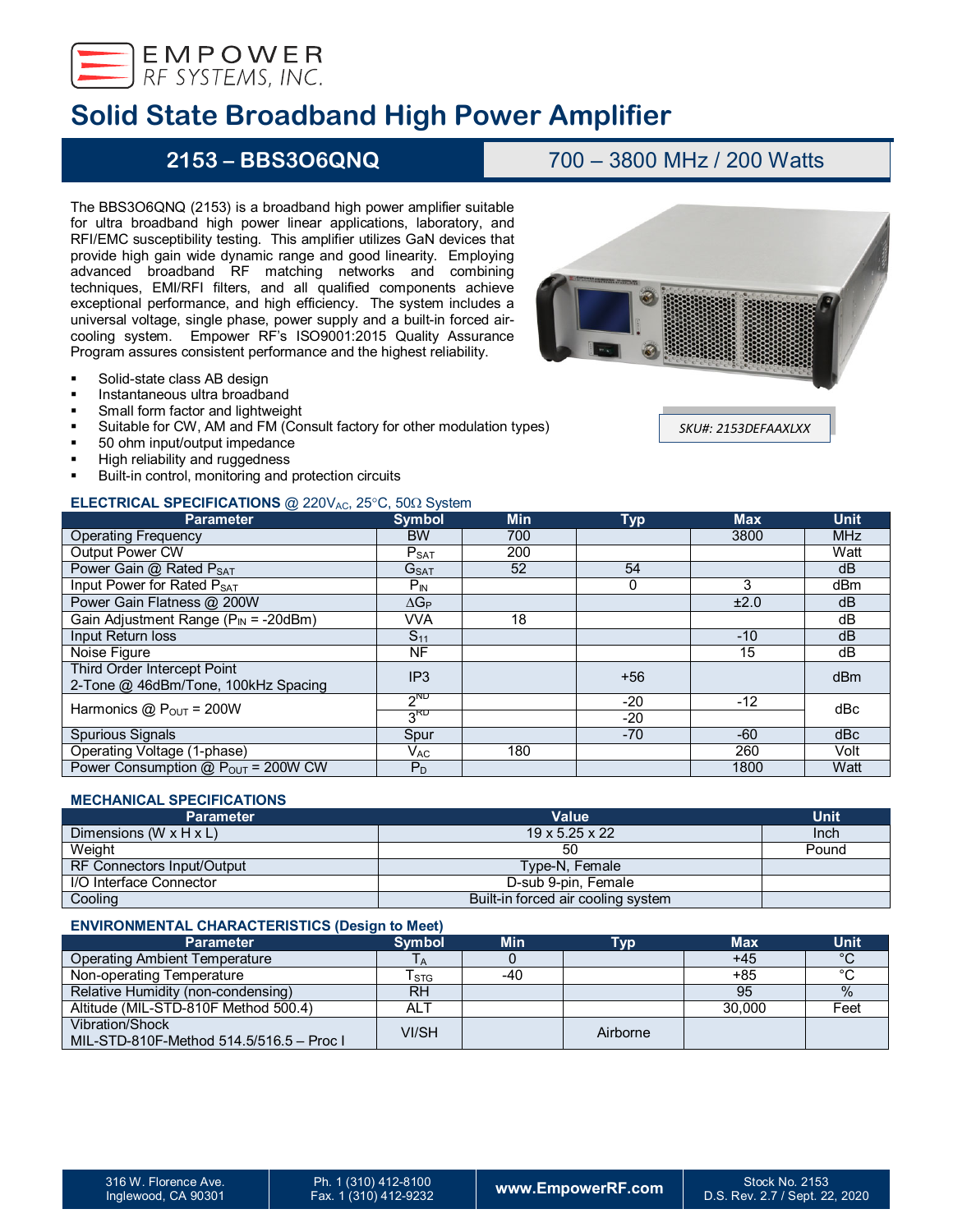

# **Solid State Broadband High Power Amplifier**

## **2153 – BBS3O6QNQ** 700 – 3800 MHz / 200 Watts

**LIMITS**

| Input RF drive level without damage   | $+6$ dBm                                                                                                        | Max |
|---------------------------------------|-----------------------------------------------------------------------------------------------------------------|-----|
| Load VSWR $@$ P <sub>OUT</sub> = 100W | $\infty$ @ all load phase & amplitude for duration of 1 minute<br>$3:1$ @ all load phase & amplitude continuous |     |
| <b>Thermal Overload</b>               | 85°C shutdown                                                                                                   | Max |

### **AVAILABLE OPTION**

| AVAILADLL VI IIVIV |                                                                                                    |                                                                                                                                                                                                                                    |  |  |
|--------------------|----------------------------------------------------------------------------------------------------|------------------------------------------------------------------------------------------------------------------------------------------------------------------------------------------------------------------------------------|--|--|
| SKU#               | <b>Description</b>                                                                                 | <b>Remarks</b>                                                                                                                                                                                                                     |  |  |
| 2153DEFAAXLXX      | LCD, Ethernet, Front RF connectors<br>180-260VAC, 50/60Hz.                                         | Touchscreen Digital Display, including FWD/REV Power indication<br>(dBm or Watt scale), Gain Adjustment, ALC Fast/Slow, On/Off,<br>Standby mode, Fault indication, Rear panel Ethernet, GPIB/IEEE-<br>488.2 and Half Duplex RS232. |  |  |
| 2153-001           | LCD, Ethernet, Rear RF connectors<br>180-260VAC, 47-440Hz, MIL-STD<br>Circular AC input connector. | Touchscreen Digital Display, including FWD/REV Power indication<br>(dBm or Watt scale), Gain Adjustment, ALC Fast/Slow, On/Off,<br>Standby mode, Fault indication, Rear panel Ethernet and Half Duplex<br>RS-232                   |  |  |

## **I/O INTERFACEC CONNECTOR – D-sub 9-pin, Female**

| Pin# | <b>Description</b>        | <b>Specifications</b>                                                 |
|------|---------------------------|-----------------------------------------------------------------------|
|      | <b>Forward Test Point</b> | Analog Voltage 0-5V <sub>DC</sub> proportional to Forward Power Level |
|      | <b>Reverse Test Point</b> | Analog Voltage 0-5V <sub>DC</sub> proportional to Reverse Power Level |
|      | 5V Test Point             | $+5.0V_{DC}$ ±0.2V                                                    |
|      | N/C                       | No Connection                                                         |
| 5    | <b>EXT Shutdown</b>       | Amplifier Disable: TTL Logic High (5.0V)<br>(Internally Pulled-Low)   |
|      | 12V Test Point            | +12.0 $V_{DC}$ ±0.5V                                                  |
|      | N/C                       | No Connection                                                         |
|      | P/S Test Point            | $+26.0 - 30.0 V_{DC}$                                                 |
|      | <b>GND</b>                | Ground                                                                |

### **MECHANICAL OUTLINE** *SKU #:* 2153DEFAAXLXX